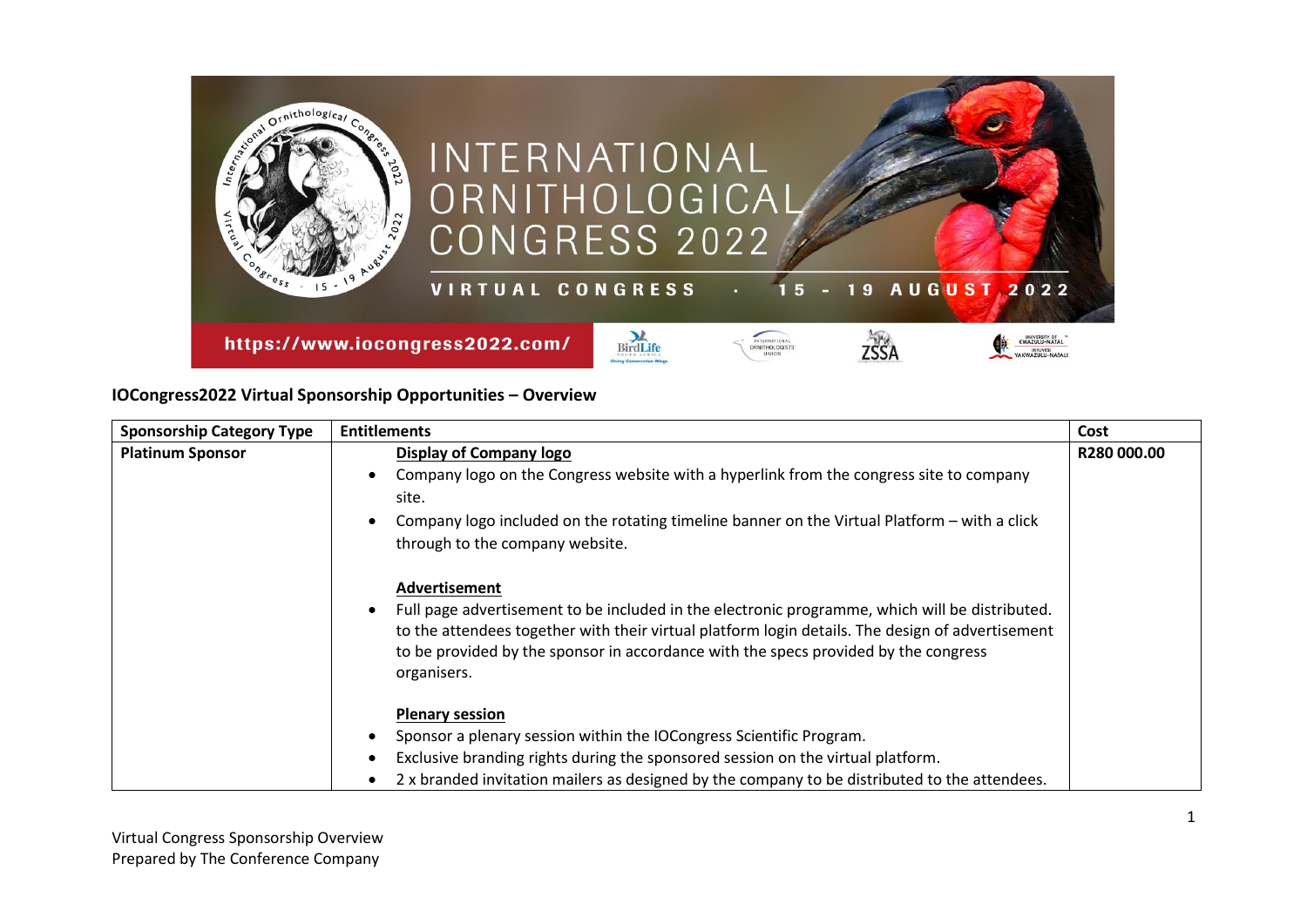|                                  | 3-minute video to be aired prior to the start of the sponsored session.<br>$\bullet$                  |             |
|----------------------------------|-------------------------------------------------------------------------------------------------------|-------------|
|                                  | Sponsor logo to be displayed at the beginning and the end of the sponsored session.                   |             |
|                                  |                                                                                                       |             |
|                                  | <b>Alerts</b>                                                                                         |             |
|                                  | 1 x daily alert to be sent to via the virtual platform to all attendees encouraging visitation to the |             |
|                                  | sponsors exhibition stand. Wording to be approved by the sponsor.                                     |             |
|                                  |                                                                                                       |             |
|                                  | <b>Exhibition</b>                                                                                     |             |
|                                  | 1 x Virtual Stand within the Virtual platform                                                         |             |
|                                  | 5 Brochures and 2 video uploads to be include in the Virtual Resource gallery                         |             |
|                                  | <b>Complimentary registrations</b>                                                                    |             |
|                                  | 4 complimentary speaker registrations                                                                 |             |
|                                  | 10 Complimentary virtual attendee registrations                                                       |             |
|                                  |                                                                                                       |             |
|                                  | <b>Gamification prize</b>                                                                             |             |
|                                  | Sponsored prize for the gamification winner                                                           |             |
|                                  |                                                                                                       |             |
|                                  |                                                                                                       |             |
|                                  |                                                                                                       |             |
| <b>Sponsorship Category Type</b> | <b>Entitlements</b>                                                                                   | Cost        |
| <b>Gold Sponsor</b>              | <b>Display of Company logo</b>                                                                        | R180 000.00 |
|                                  | Company logo on the Congress website with a hyperlink from the congress site to company               |             |
|                                  | site.                                                                                                 |             |
|                                  |                                                                                                       |             |
|                                  | <b>Alerts</b>                                                                                         |             |
|                                  | 1 x daily alert to be sent to via the virtual platform to all attendees encouraging visitation to the |             |
|                                  | sponsors exhibition stand. Wording to be approved by the sponsor.                                     |             |
|                                  | <b>Exhibition</b>                                                                                     |             |
|                                  | 1 x Virtual Stand within the Virtual platform                                                         |             |
|                                  | 5 Brochures and 2 video uploads to be include in the Virtual Resource gallery                         |             |
|                                  |                                                                                                       |             |
|                                  | <b>Complimentary registrations</b>                                                                    |             |